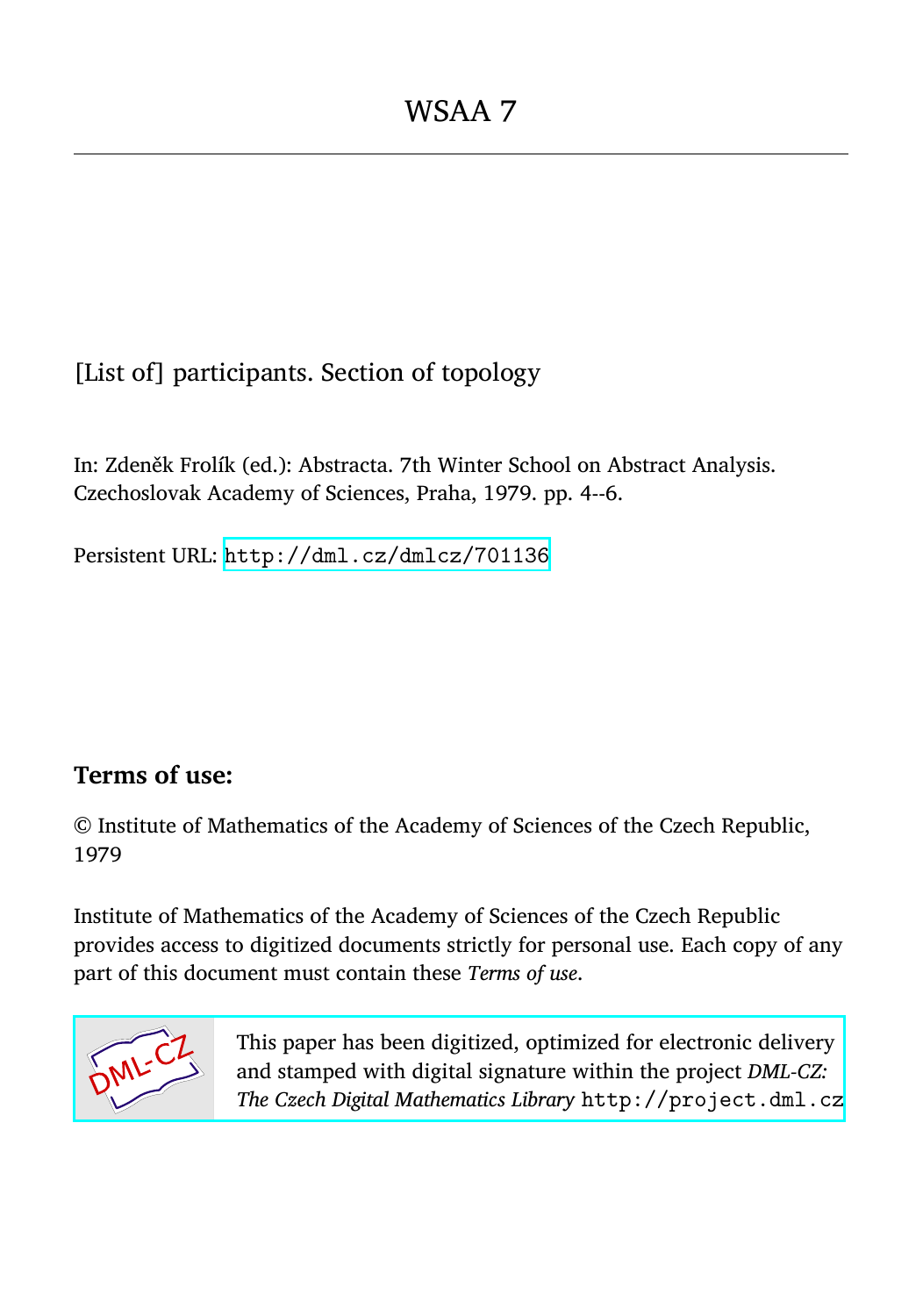SCVENTH WINTER SCHOOL OF ABSTRACT ANALYSIS (STRÁŻNÉ)

**Soction of tppology: Fobrua y 3 - Februory 10f 1979** 

**Particlpante:** 

**Aarte 0# M# , Univ. Delft Baleár B# , ČKD Praha, polovodiče, Budějovická 5, 140 00 Praha 4, Czechoelovakia**  Bandt Ch., Univ. Greifswald **Bartik V# , MÚ ČSAV Praha Bočková 0 # <sup>f</sup> MÚ ČSAV Praha Borger R# <sup>f</sup> Fernuniv# Hagen Brunoveký P# <sup>f</sup> ÚAMVT Bratislava Bukoveký L# <sup>f</sup> PF Univ. Koěice Bureš 0 # <sup>f</sup> MFF UK Praha Dobrakov I # <sup>f</sup> MÚ SAV Bratielava Dočkálková 3 # <sup>f</sup> Na výspě 24, 147 00 Praha 4, Czechoelovakia Flaechmayer O., Univ. Greifswald Frankiewicz R# <sup>f</sup> Univ. Katowice Fric R# <sup>f</sup> VŠD Žilina Fried 0 # <sup>f</sup> Tř. SNB 74, 100 00 Praha 10, Czechoelovakia Frolik Z# , MÚ ČSAV Praha Elekee G# <sup>f</sup> Lajos u# 113f H-1036 Budapost, Hungary Gavalec M., PF Univ. Košice Greve G., Formuniv. Hagen Grzegorek E., IM PAN Wroclew Gollek H# , Humboldt Univ. Berlin ImrichW., IM Montanuniv. Loeben Oanicka L., IM PAN Wroclaw Oohn K# , MÚ ČSAV Praho Karger A# , MFF UK Praha Katětov M., MFF UK Praha Kneis G., Akademie der Wiseenechaften DDR, Berlin Kolář 0# , MÚ ČSAV Brno Kotecký R#, MÚ ČSAV Praha Kowalski 0 # <sup>f</sup> MFF UK Praha Kbnig R., Univ. Erlangen**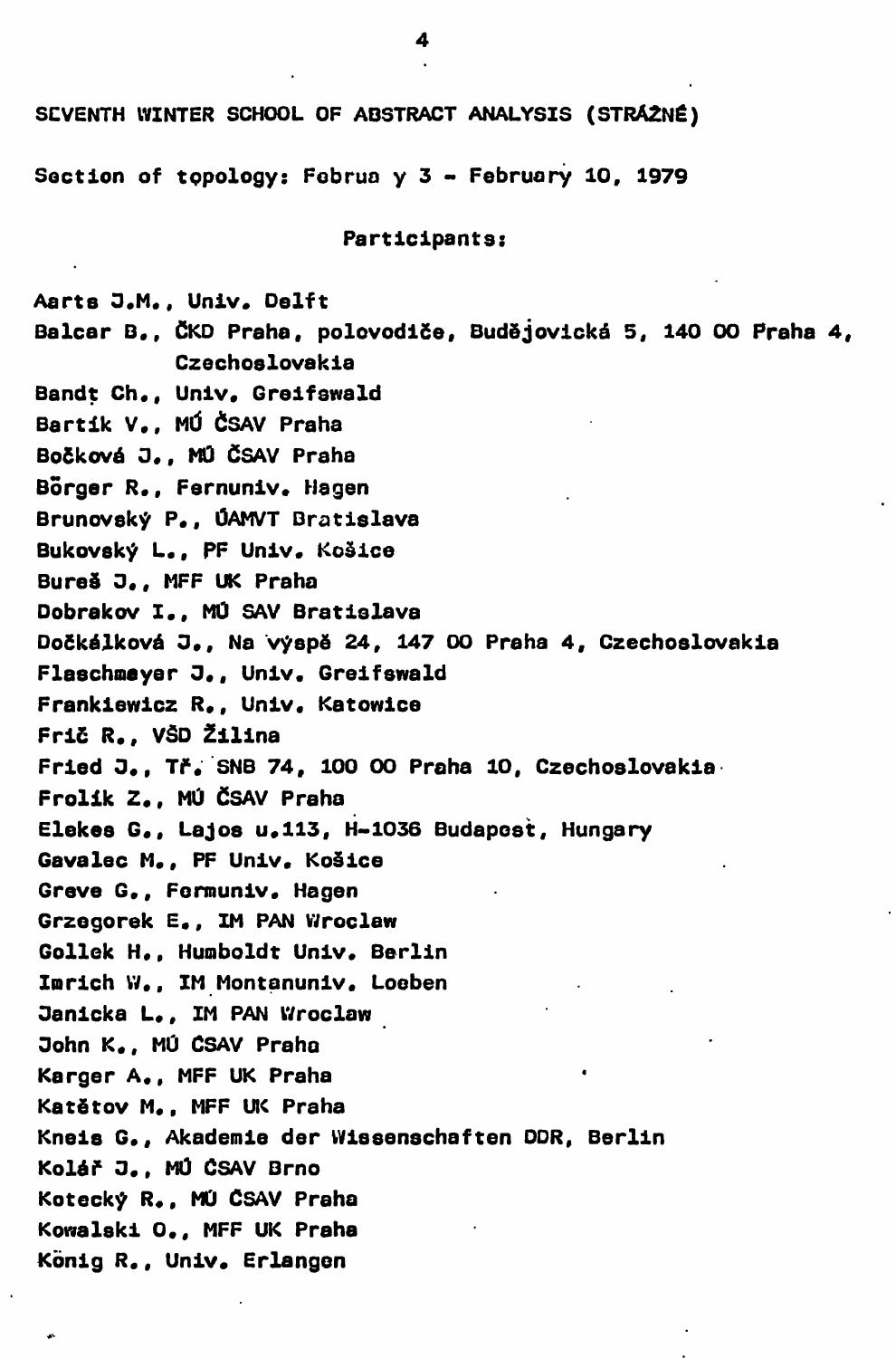**Kubát V., MFF UK Praha**  Kulpa W., Univ. Katowice **Kůrková V# <sup>f</sup> U eilnicé 44, 162 00 Praha 6,** C**zechoslovakia Kieyňekl O., IM PAN Warezawa Manklewicz P# <sup>f</sup> IM PAN Warezawa Medvec. M# <sup>f</sup> MÚ SAV Bratislava Menu 3 # <sup>f</sup> Verbrendendijk 42, 2730 Zwijdrecht, Belgiun van Milí\*3,, Free Univ# Amsterdam MiSik L# <sup>f</sup> MÚ SAV Bratislava Musial K# <sup>f</sup> IM PAN Wroclaw Nečásková M., U II#baterie 39, 162 00 Praha 6,** C**zechoslovakia Nešetřil** *3.,* **MFF UK Praha Nýdl V# , VSZ Praha Obdržálek 3 # <sup>f</sup> MFF UK Praha Pechanec 3 # <sup>f</sup> MFF UK Praha Pelant 3 # <sup>f</sup> MÚ ČSAV Praha Petz D.f IM Budapeat Piotrowski Z., IM PAN Wroclaw Pol R., Univ, Warszawa Poljak S # <sup>f</sup> škroupovo nán# 3,**.**130 00 Praha 3,** C**zechoslovakia Prehl J., Univ. Jena** . **Preisa D # <sup>f</sup> MFF UK Praha Pudlák P# <sup>f</sup> MÚ ČSAV Praha Pultr A# <sup>f</sup> MFF UK Praha Reiternan O,, F3FI ČVUT Praha Roitnan O.f Kansas Univ. Lawrence Rosický 3.. PF U3EP Brno Rodei V# <sup>f</sup> F3FI ČVUT Praha Ružický E # <sup>f</sup> PF UK Bratislava Schwartz G# <sup>f</sup> IPCH Loeben Simon** P**., MFF UK Praha Szonogyiová E., ÚFHZ, 900 28 Ivanka pri Dunaji,** C**zechoslovakia**  Szemeredi E., IM Budapest Szymanski A,, Univ, Katowice T**omczak-Dagerman N# <sup>f</sup> IM Univ. Warszawa Terpe F# <sup>f</sup> Univ# Greifewald Tholen W# <sup>f</sup> Fernuniv\* Hogen Thonasaen C # <sup>f</sup> IM Unlv# Aarhus** 

5

 $\alpha$